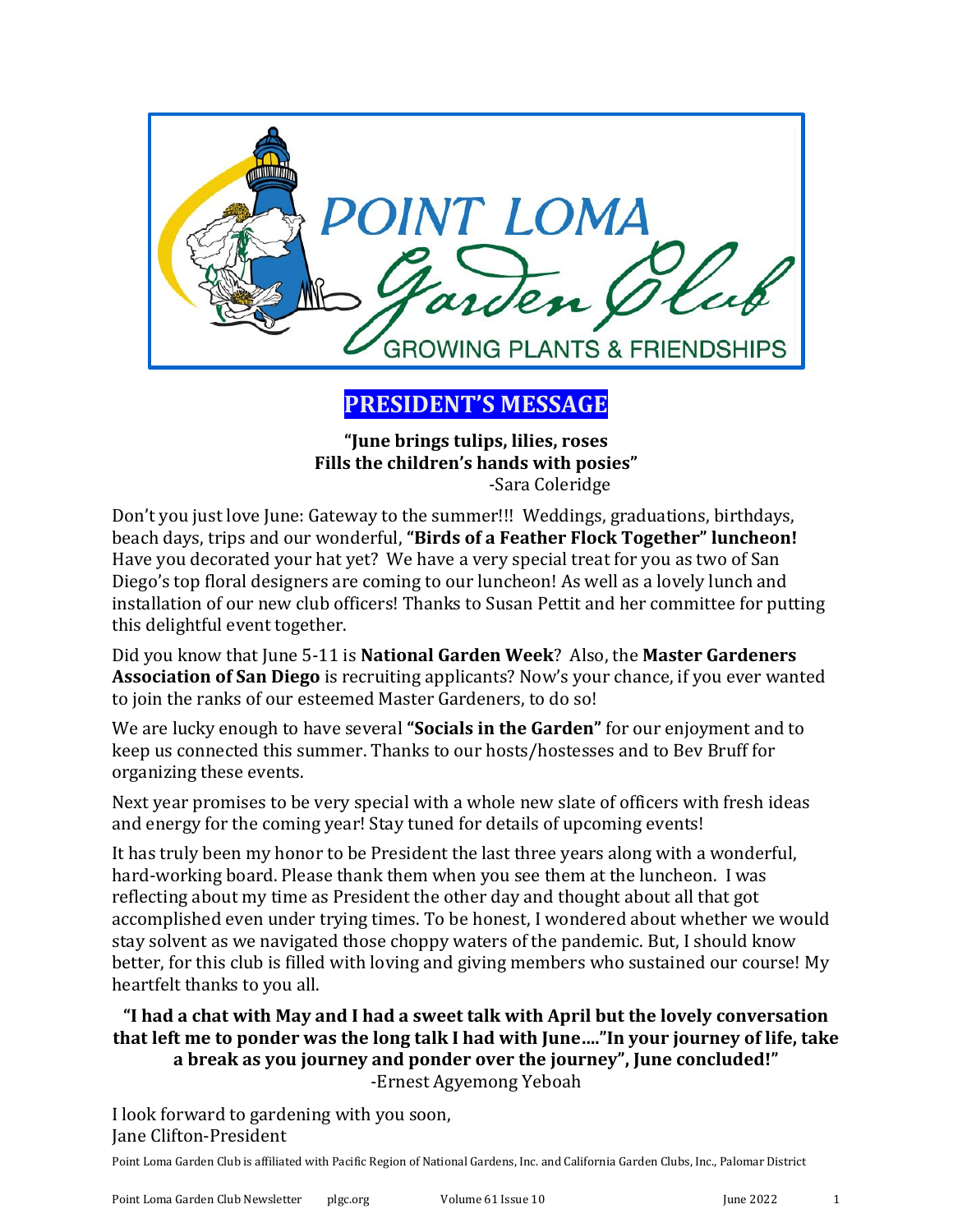#### **WAYS AND MEANS**

Many thanks to all! The volunteers, The designers, The creators, The makers, The donators, The helpers, The shoppers. Your contributions made all our sales successful this year.

Ways and Means earned almost \$10,000 this past year! We couldn't have done it without the many hands and generosity of PLGC members.

We've enjoyed our tenure as co-chairs of Ways and Means. And truly appreciate all those who volunteered in some form or other.

Sherry Hebert and Kathleen Honeysett Co-chairs-Ways and Means

#### **IMPORTANT NOTICE FOR THE LUNCHEON**

Our Luncheon at Tom Ham's Lighthouse *will start at 11:00 a.m. Please make a note of this time change, as the yearbook is incorrect!* It is very important that we start on time because the floral designers are on a limited time schedule.

Thanks, The Luncheon Committee



Mason Bales making a kokadamas (plant in a moss ball)



Chuck McClung spoke on "How to Rebloom Orchids". Did you know he wrote a book by the same name?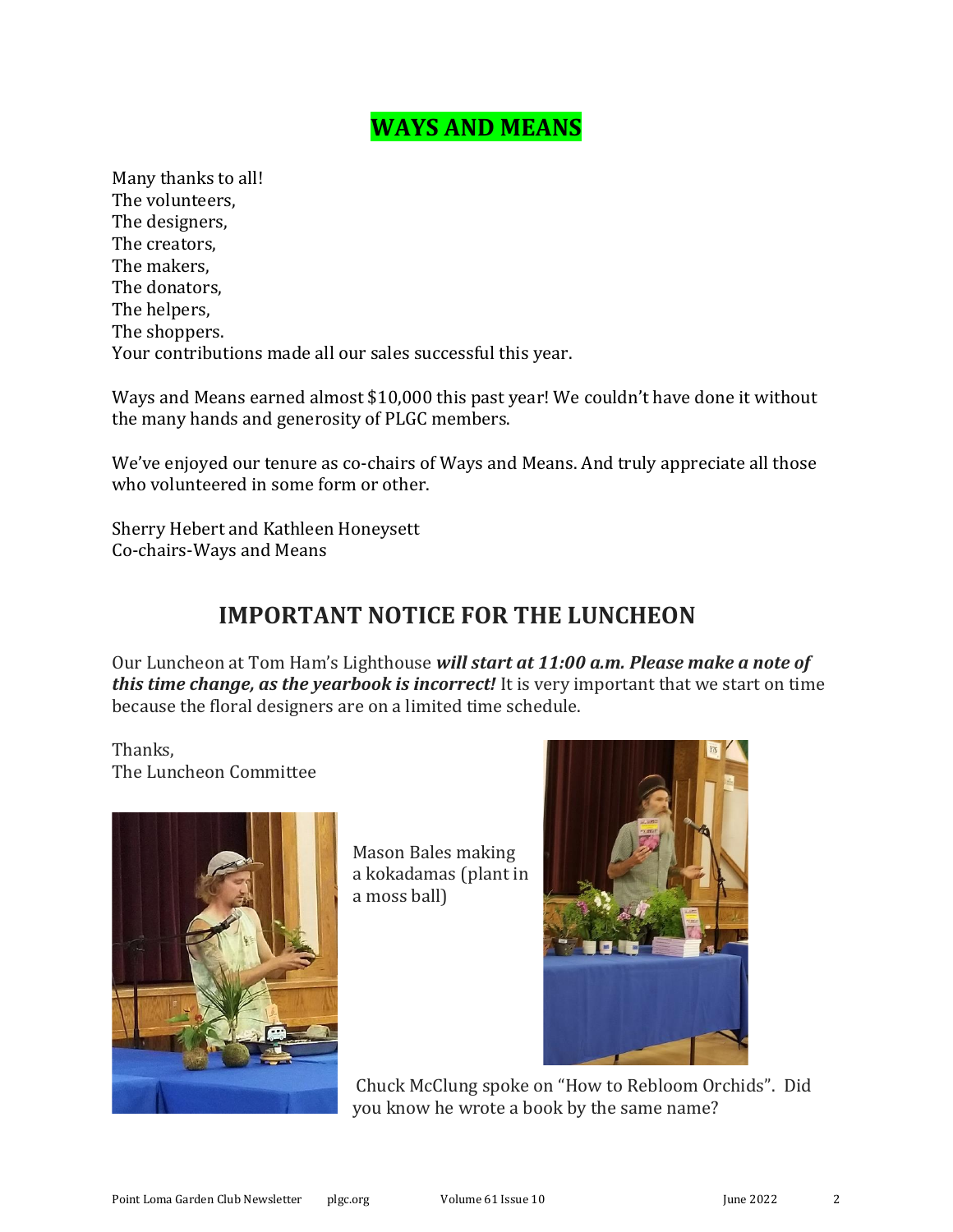# Have you paid your dues yet?



If so, you can ignore this article. But if you are one of the 20 or so members who haven't, please remember to pay before the June 1 deadline.

You can pay by: Sending a check for \$40 made out to PLGC to Bev Bruff (9026 Rohr Place, San Diego, 92123-3442

#### **OR**

#### Renewing online at [plgc.org](file:///C:/Users/mmcgr/Downloads/plgc.org)

(The easiest way to do this is to click on the "Renew Your Membership" box in the Membership Renewal email sent on May 1.) If you have never used the website you will need to sign in (click the purple person box in upper right) with your email and create a password by clicking the "forgot password." You will then receive an email with instructions. Or you can log on to the website and a white message box will appear in the bottom right corner that says "membership renewal pending."

*What happens if you don't renew by June 1?* You will stop receiving all communications from us, you will be removed from the membership list, and most importantly, you will no longer have access to all the wonderful activities of Point Loma Garden Club! Don't let this happen to you! **Renew now!**

## Other Membership News

Welcome to our newest member, Jo Thompson. Jo says about herself: I retired from nursing twenty years ago and stay busy with family, friends, golf and bridge. Two great grandchildren coming soon, girls. The other one is three. Can't wait! Native to San Diego so have always enjoyed the outdoors.

| Email:          | jthom46@yahoo.com  |
|-----------------|--------------------|
| Phone:          | 619 261-3519       |
| Street Address: | 2665 Jonquil Drive |
| City:           | San Diego          |
| Zip Code+4:     | 92106-1134         |

Keep those photos of yourself for the directory coming! We want to see your lovely faces when we pull your name up. New members especially!

Gail Trimble and Janet Nees Incoming Membership Co-Chairs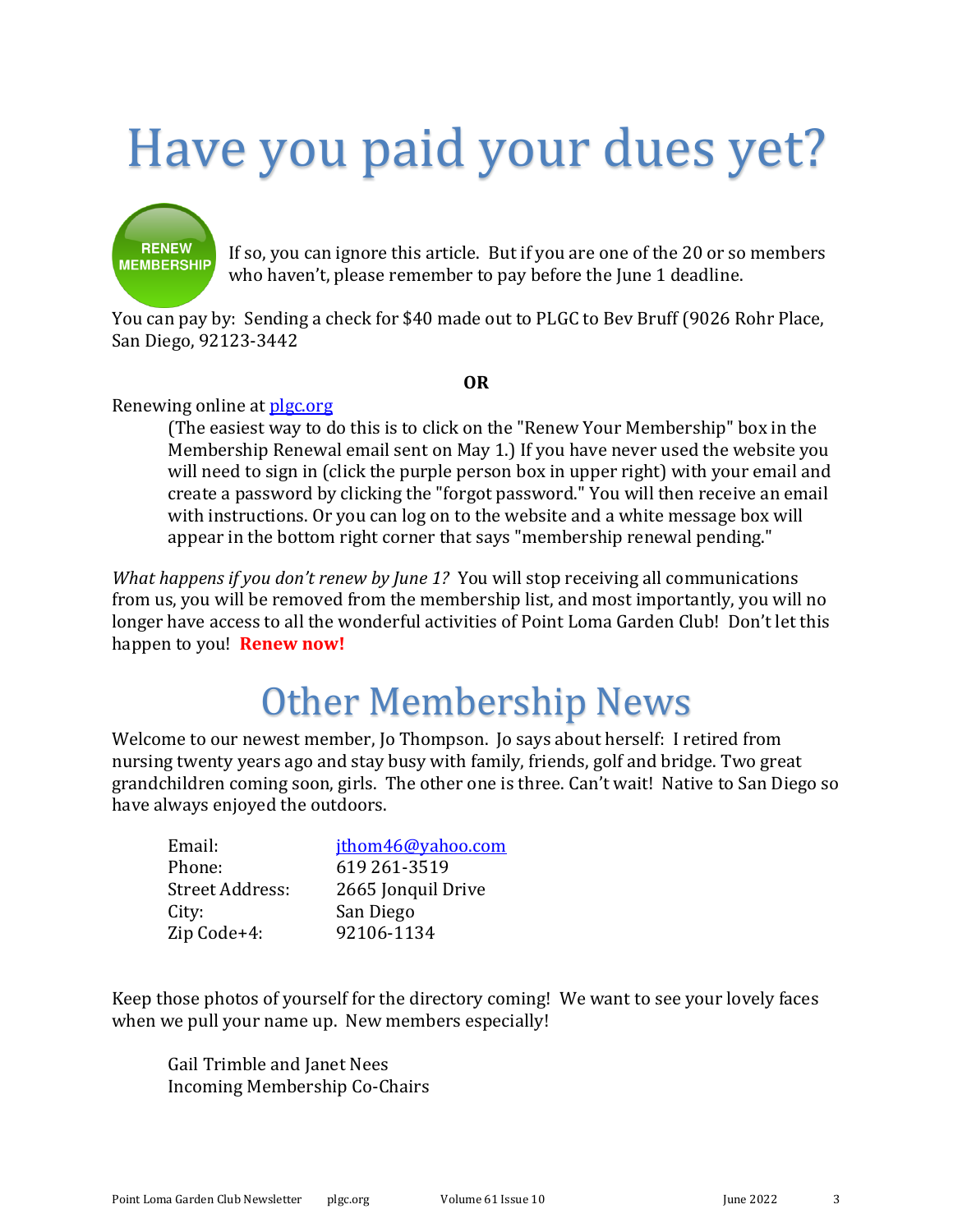### **POINT LOMA LIBRARY FLORAL DISPLAYS**

Thank you to Jill West and Kathy Walsh for providing flower arrangements for April.

| Date    | Volunteer        |
|---------|------------------|
| June 4  | Kathleen Walsh   |
| June 11 | Ken Fernandes    |
| June 18 | Volunteer needed |
| June 25 | Volunteer needed |

If you are able to volunteer for the weeks of June 18 or June 25, please contact Barbara Thomas at **btcondor@yahoo.com.** We also need volunteers for July and August. Ken Fernandes has volunteered for the first week of July, but volunteers are needed for the rest of the summer. The Library very much appreciates the arrangements we provide. Please contact Barbara Thomas by email at **btcondor@yahoo.com** to volunteer.

These flowers were delivered to a 97-year-old recipient of Meals on Wheels by the name of Elizabeth, from our Petal Pushers crew. They were delivered to her just before the Easter weekend. We received a lovely thank you from her daughter for the flowers.

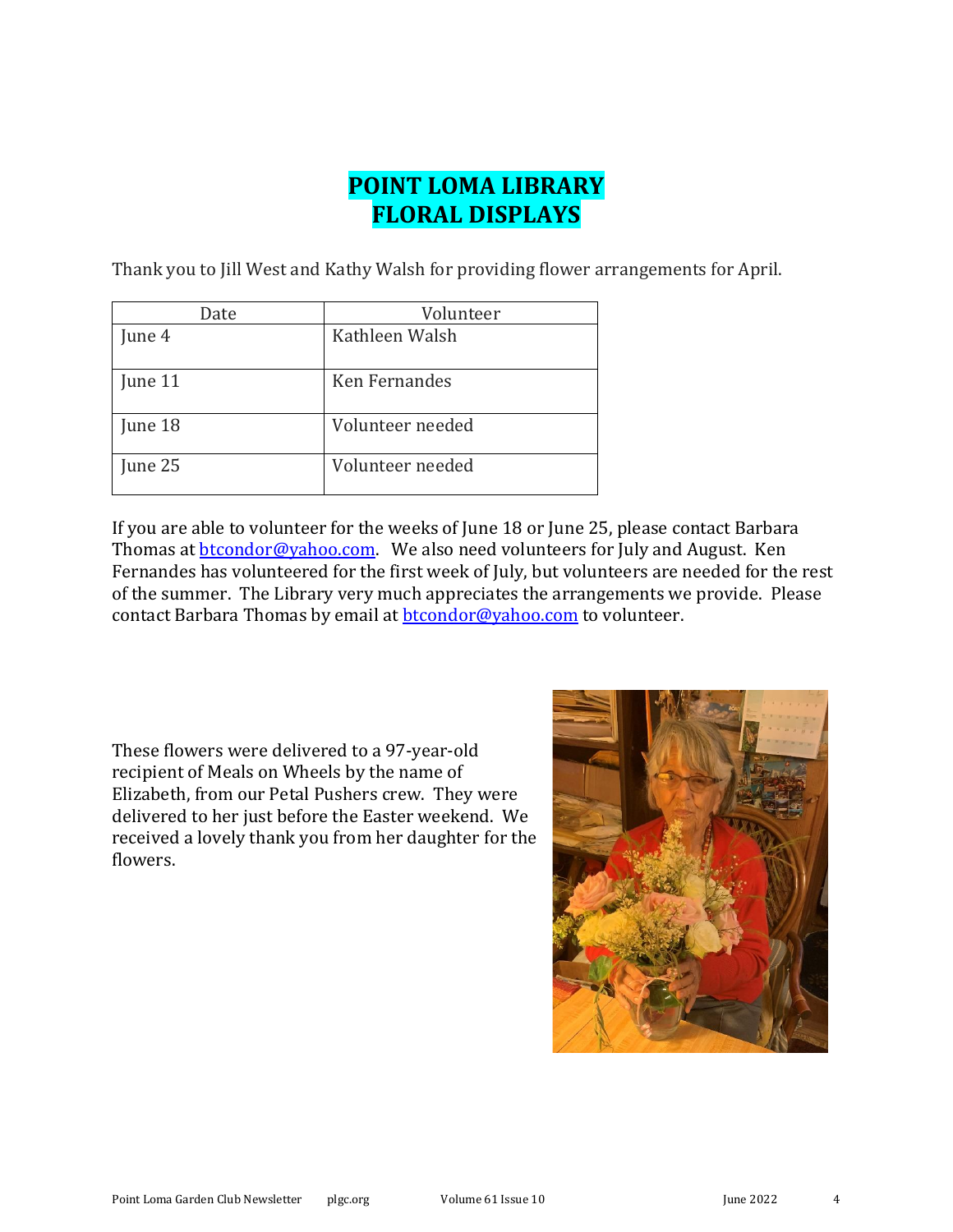## **ART ALIVE**



This one is by Jan Kugler

This was submitted by Lina Pei





 And this last one was submitted by Ken Fernandes

Great job to all our members who submitted these lovely entries for Art Alive.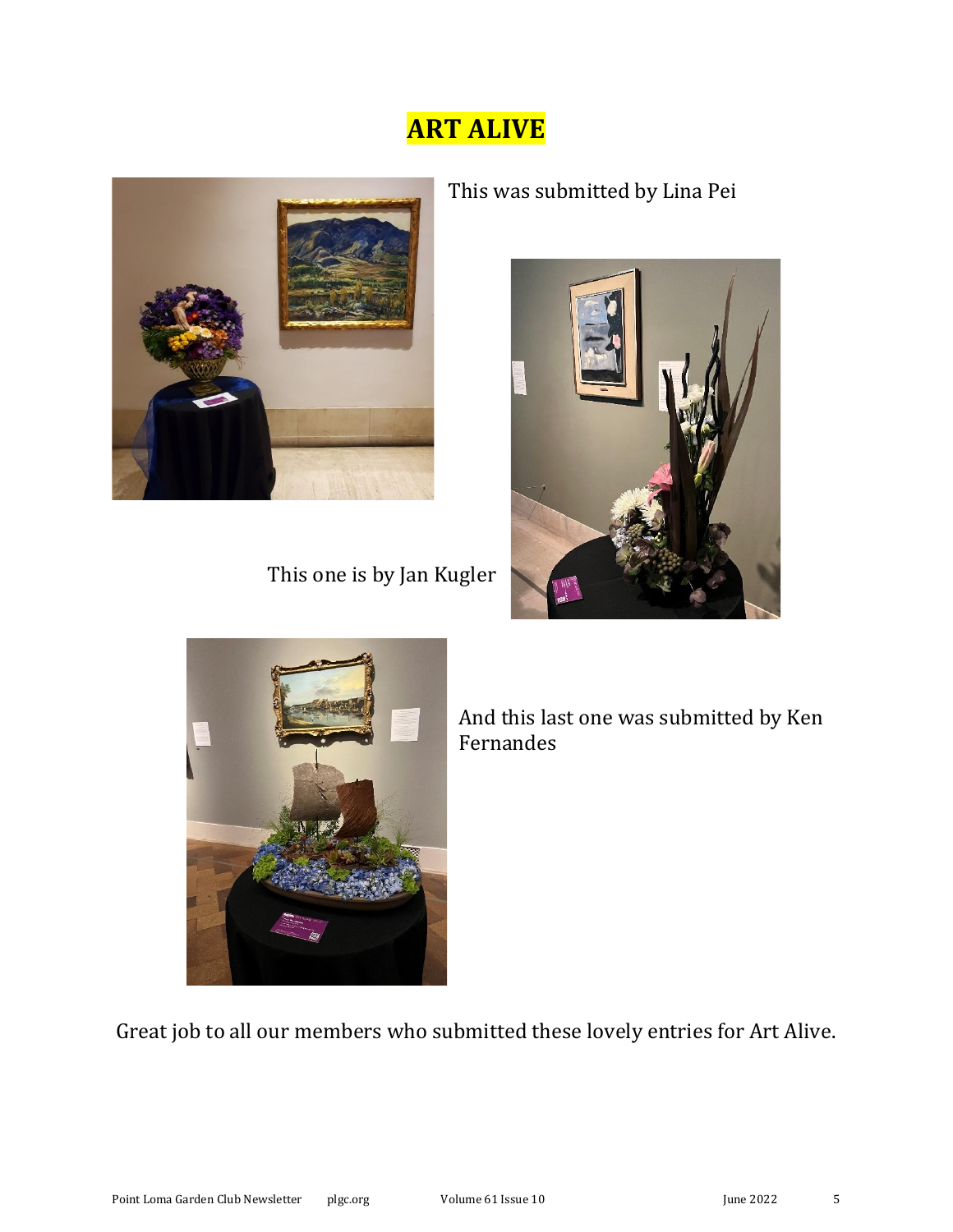#### **HORTICULTURAL TABLE**

Our 2021/2022 garden club season has been quite one to remember due to our Covid-19 safety measures. Our September meeting was held outside in the parking lot. Our January and February meetings were cancelled all together. Also, we did not have a horticultural table in September or December. That left us with an opportunity to show off our special flowers in October, November, March, April, and May.

During those meetings we had 24 members bring in for display a total of 34 specimens. Yes, you can bring in more than one special flower or plant to every meeting and hope that you will!!!

During most of those meetings Bob Pels received and labeled your specimens and took all the photos that I then sent into the newsletter along with writing the articles. Many thanks to Bob for all his invaluable help. Meanwhile I continue to fight my cancer and having two surgeries. I hope to return for next season in September.

At our May meeting Linda Hitney brought in her beautiful orange Epiphyllum flower. Mary Bateman also displayed a lovely pink Epiphyllum blossom and Bob Pels showed off one of his many red orange epiphyllum flowers. Debbie Hall was generous in bringing in so many of her fragrant "August Beauty" gardenia blossoms and Diann Swieda dazzled us with her blooming Regal "Aristo" burgundy geranium plant. Another member brought in a nice spray of white roses, and I sent in for display a Salvia discolor cutting that was blooming with unique black flowers.

Have a great luncheon and fun summer gardening and traveling.

Horticultural Table Jim Tullar

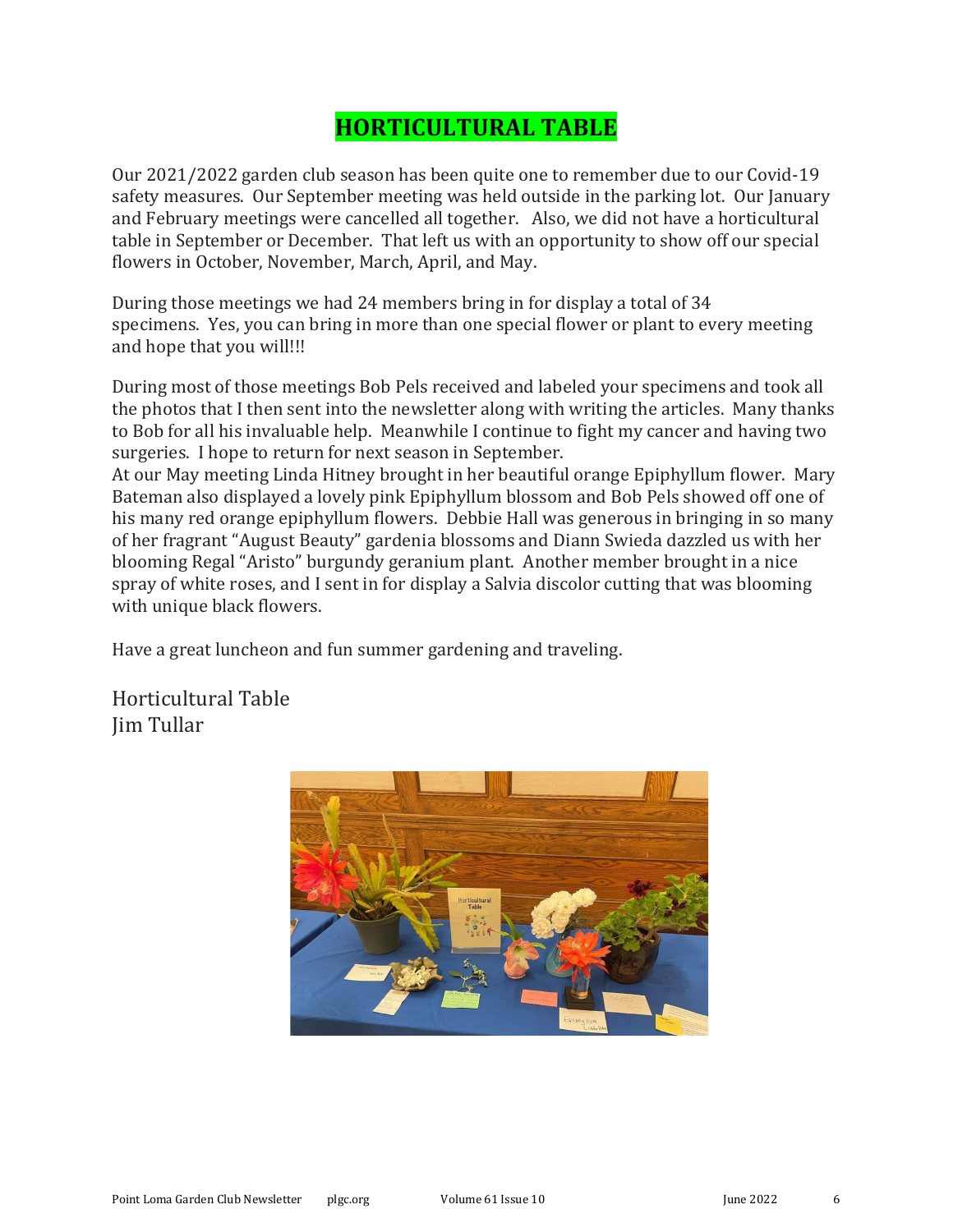#### **WONDERFUL VOLUNTEER OPPORTUNITY FOR GARDEN CLUB MEMBERS**

The Ocean Beach Library pioneered the county's first Seed Library in 2019. It quickly took root in the neighborhood and, with the assistance of the Friends of the Ocean Beach Library, community partners and dedicated staff, became the hub for sharing and lending seeds as part of the movement for sustainable urban agriculture. We had a presentation at one of our meetings a couple of years ago from Destiny Rivera who managed the program. She has moved and a new staff member, Shanda Watkins, has been appointed. She would love to have a volunteer or two to assist with the program. And a free membership to the OB Friends of the Library is included.

To volunteer for this most gratifying community program, please contact Christy Rickey Meister at [CRickeyMeist@sandiego.gov](mailto:CRickeyMeist@sandiego.gov) or at the OB Library's phone number: 619-531-1532. He will get you started on the training you need.

Here's a link to learn more about the Ocean Beach Seed Library: [https://sandiego.gov/public-library/locations/ocean-beach-library.](https://sandiego.gov/public-library/locations/ocean-beach-library) If you do not have access to a computer, please contact Dan Dennison for more information.

#### **SUNSHINE LADY**

Joanne Kemp, our Sunshine Lady, is a native Point Loma gal.

She was a music teacher who retired with her husband to Gig Harbor, Washington where she planted a large, beautiful garden and maintained it for 25 years. Seven years ago, they returned full time to San Diego and she now has a patio for her garden which she enjoys.

If you know of anyone who could use a little Sunshine in their life, contact Joanne. [jojokemp2@gmail.com](mailto:jojokemp2@gmail.com) or 619 792 5956.

Welcome to our new members, Joan Campagnolo Erin Powell, Jo Thompson And Carol Rollins